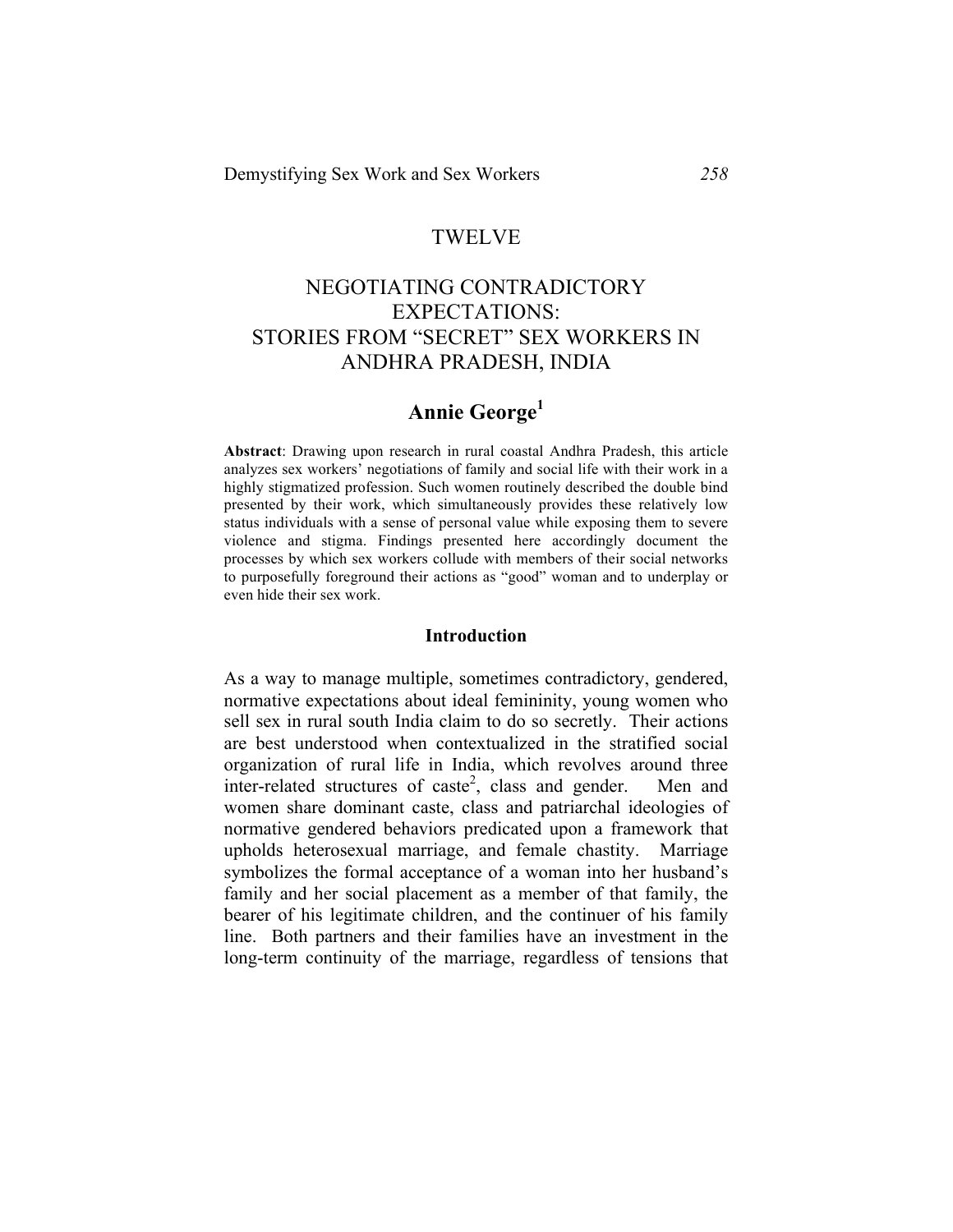may exist in married life (Uberoi, 1994). In this sense, marriage is an expression of kinship ties and family identity.

These shared understandings of complexly structured identities, while not always practiced, form a core of values and ideologies that guide the choices people make and the identities they seek to assume. When women are expected to be faithful wives and caring mothers even in the absence of financial support from husbands, they may meet these expectations by selling sex; in so doing, they violate gendered norms. They then have to engage in the complex process of negotiating contradictory expectations; one way they do this, with variable degrees of support from family, is by claiming to do sex work "secretly". Secrecy allows women and families to manage contradictory expectations, uphold their social standing, and remain enmeshed in the kinship and community structures that form the core of their social identity.

The argument developed in this paper is based on data from indepth interviews with forty women aged between eighteen and twenty-five years of age who live and work in villages of Krishna district of coastal Andhra Pradesh state in south India.<sup>3</sup> Krishna District ranks high in the state's development index.<sup>4</sup> Its sustained agrarian economy for the past several decades produced important social transformations including the growth of urbanization and creation of centers of commerce and education (Srinivasulu, 2002). The region also witnessed the emergence of a substantial rich peasant class out of the dominant cultivating and land owning castes, and the creation of sharp differentiation and inequalities in agrarian relations. Caste has traditionally been an important dimension of hierarchical organization in the state. The majority of agricultural laborers and marginal cultivators are drawn from *backward* and *scheduled castes*, while the medium and large land owners generally belong to upper caste groups. Caste-based discrimination leading to the social alienation of the *scheduled castes* and obstruction of their upward socioeconomic mobility leading to limiting of their livelihood options is a pervasive feature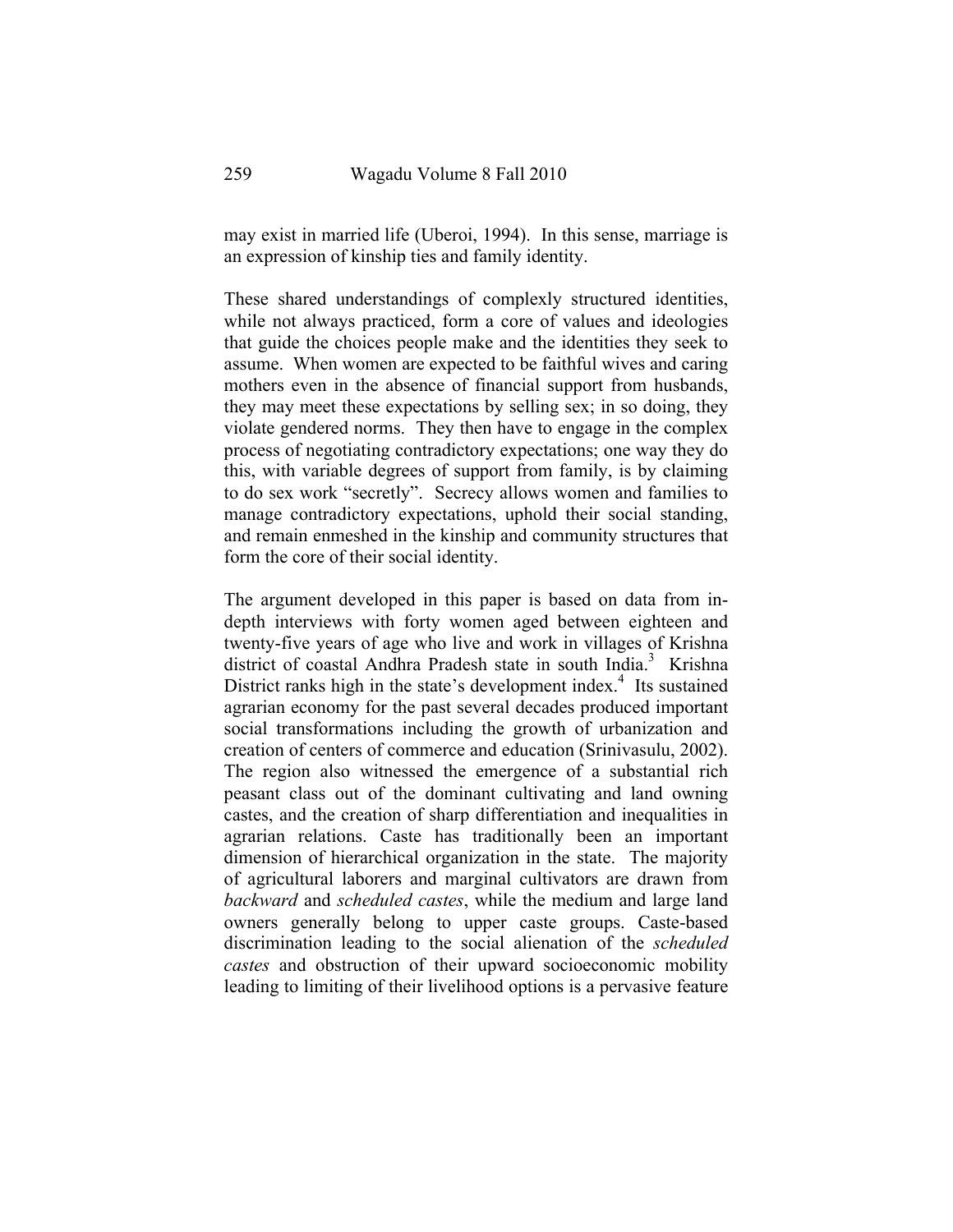of this district. Compared to other districts of the state, Krishna has good indicators of health and literacy for women, yet at least half of rural girls have no schooling and half of women first marry before the age of sixteen (International Institute for Population Sciences & Macro International, 2008). The Krishna District is known as a hub for the traffic in women into prostitution as a point of origin, transit and destination of sex workers (Population Council, 2008; Sen & Nair, 2004).

From the perspective of women themselves and their village communities, the women on whose stories this paper is based faced multiple disadvantages. They came from *scheduled* or *backward castes*, had low literacy, were married early and supported at least two dependents. Their relative youth, and stigmatized marital status (twenty-two women were single, widowed, or separated) were added disadvantages in a social milieu where age and being married add to social status. Doing sex work could intensify social disadvantage and stigma. In this context, passing as housewives or workers in socially acceptable occupations provided a cover to practice sex work secretly.

#### **The Context of Sex Work in Krishna District**

The kinds of cultural practices that characterize sex work in rural Krishna District promote secrecy. Women solicit clients directly from their agricultural or other work sites, through phone calls or through mediators, and entertain them in orchards, fields, clients' homes or shacks adjacent to the fields, as well as in rented rooms in towns. Women have varied work timings during the day and night and, unlike sex workers who solicit openly on the streets of district towns, rural women can provide paid sex alongside their other daily activities without arousing suspicion. Police harassment and arrests, commonplace in urban sex work settings, are almost unheard of in villages. And, unlike sexual transactions in other sites, in rural areas every sexual encounter does not involve cash exchange. Rich landlords, a much-valued type of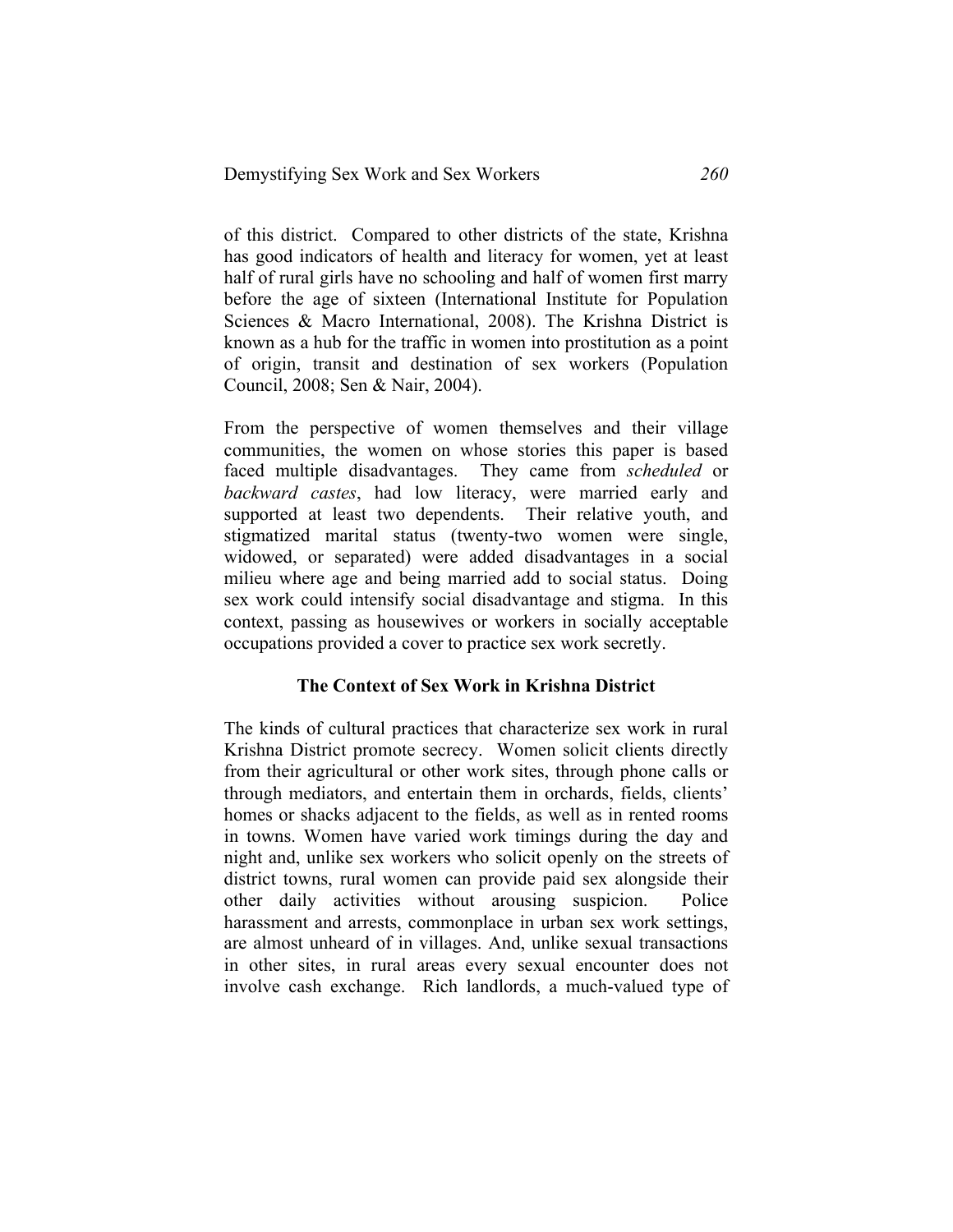client among sex workers, usually pay women a few times a year in large quantities of food grains. Other regular clients also pay occasionally in kind or cash. Women usually have no more than three or four clients, typically men who are known to them or to the mediators who refer them. Although a quarter of the women interviewed said they work alone, most depended on a range to mediators, including neighbors, friends, other women doing sex work, and other clients, to refer clients to them.

Here lies a potential risk: to sell sex secretly, they depend upon others to bring in customers; yet the involvement of others means that there is a risk that their sex work-related activities could becomeg public knowledge. Family, work and community are key sites that ground women in their social location and each site potentially can shame and isolate the woman and her family if a woman's sex work activities are known. Through women's stories, I present the strategies they use to manage their multiple identities and negotiate within the intertwined structures of family, work, caste, and community to avoid stigma, and financial loss. These distinctions are separated only for discussion; in reality, they overlap and are the structuring forces of women's personal and social lives, and the reasons why their sex worker status needs to be kept hidden.

#### **Family Secrets**

Women and families who depend on income from sex work, albeit to varying extents, express ambivalence about their source of economic support. They use silence strategically to maintain the "good" status of the woman involved in sex work. For instance, Manga<sup>5</sup> , a *scheduled caste* woman abandoned by her husband, was supporting a child and her elderly parents at the time of our interview. Her brothers had violated social norms by abdicating responsibility for their aged parents, and so the responsibility fell to Manga. Describing her situation, Manga explained, "mother takes care of household work; father looks after the kids. I believe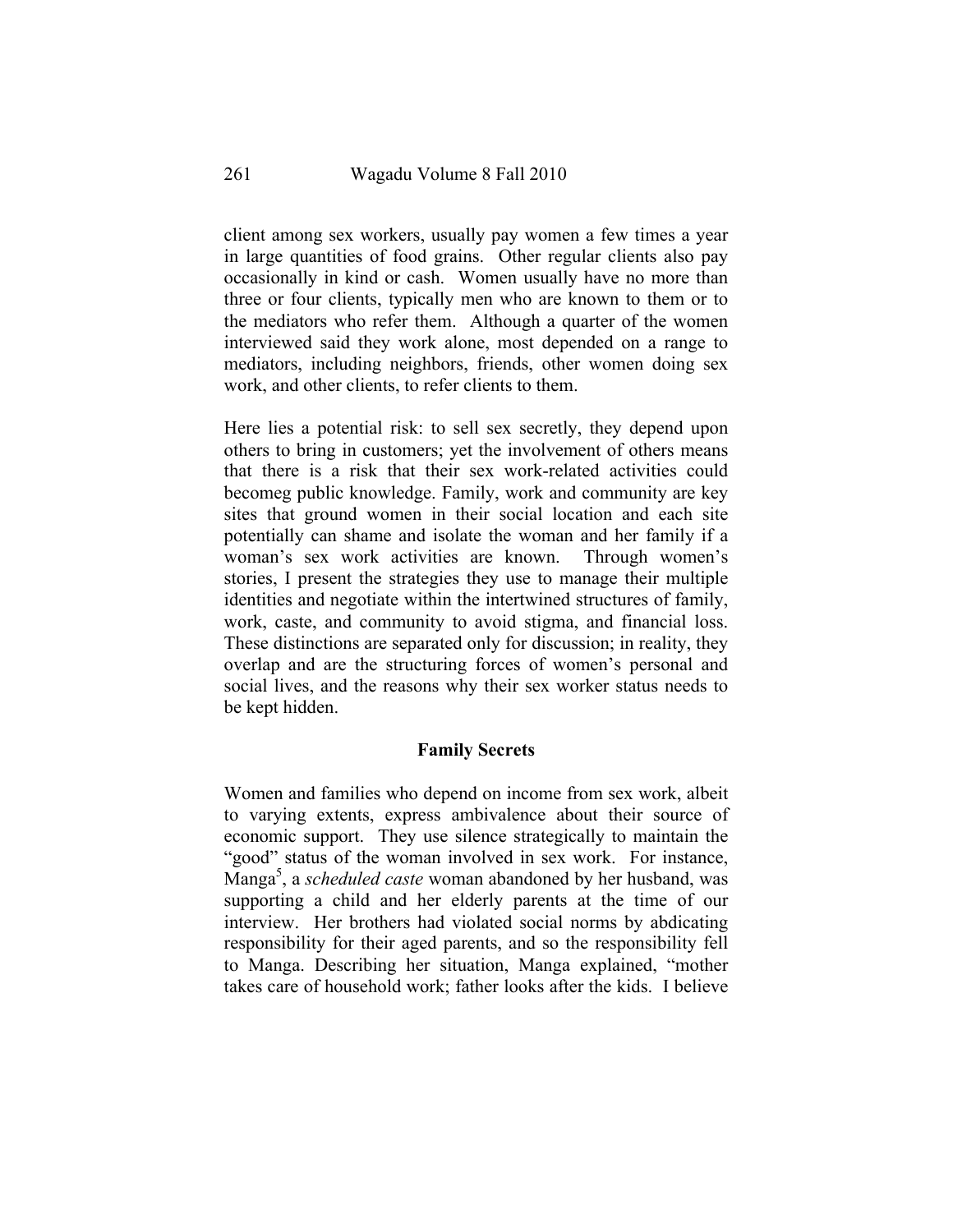they are not aware that I do this [sex] work. Even my sisters don't know about it. At least no one talks about it." Yet such secrecy did not prohibit others in her family from criticizing her, as happened when she accidentally encountered one of her male cousins while working at a brothel in a town close to her village. Her cousin slapped and cursed her, "You have come so far to work as a whore?" Although the irony of their encounter did not escape Manga, she felt that she could not ask her cousin why he had come so far to have sex with a prostitute. This incident led to her family experiencing social ridicule in caste community, and Manga asked, "After all this, is it possible that my parents don't know what I'm doing?"

This story highlights the interconnectedness of material and symbolic conditions that compel women and families to maintain family secrets. Gender norms were violated: an absent husband did not support his wife and child; sons did not support their parents; and the woman, not a man, took on these responsibilities, albeit through stigmatizing work. The caste community did not support its members; instead unfavorable gender-caste ideology was evident through the power of Manga's cousin to successfully stigmatize her and her family, and her apparent inability to hold him accountable for his actions, despite the fact that they were the same as hers – sex outside marriage. Here the woman's parents and brothers kept quiet because they knew that not only was Manga doing what, in the gender-caste ideology, is typically expected of men, but because if she did not sell sex, they would starve. So, even though the family was ostracized by their caste group, the parents did not ask the woman to stop because in this case, economic considerations trumped morality; instead, the woman and her family dealt with the shame through silence. But in other cases, as the next story shows, in-laws also support married women who keep a marriage going, even when doing *tappu pani* [wrong work], as sex work is referred to locally.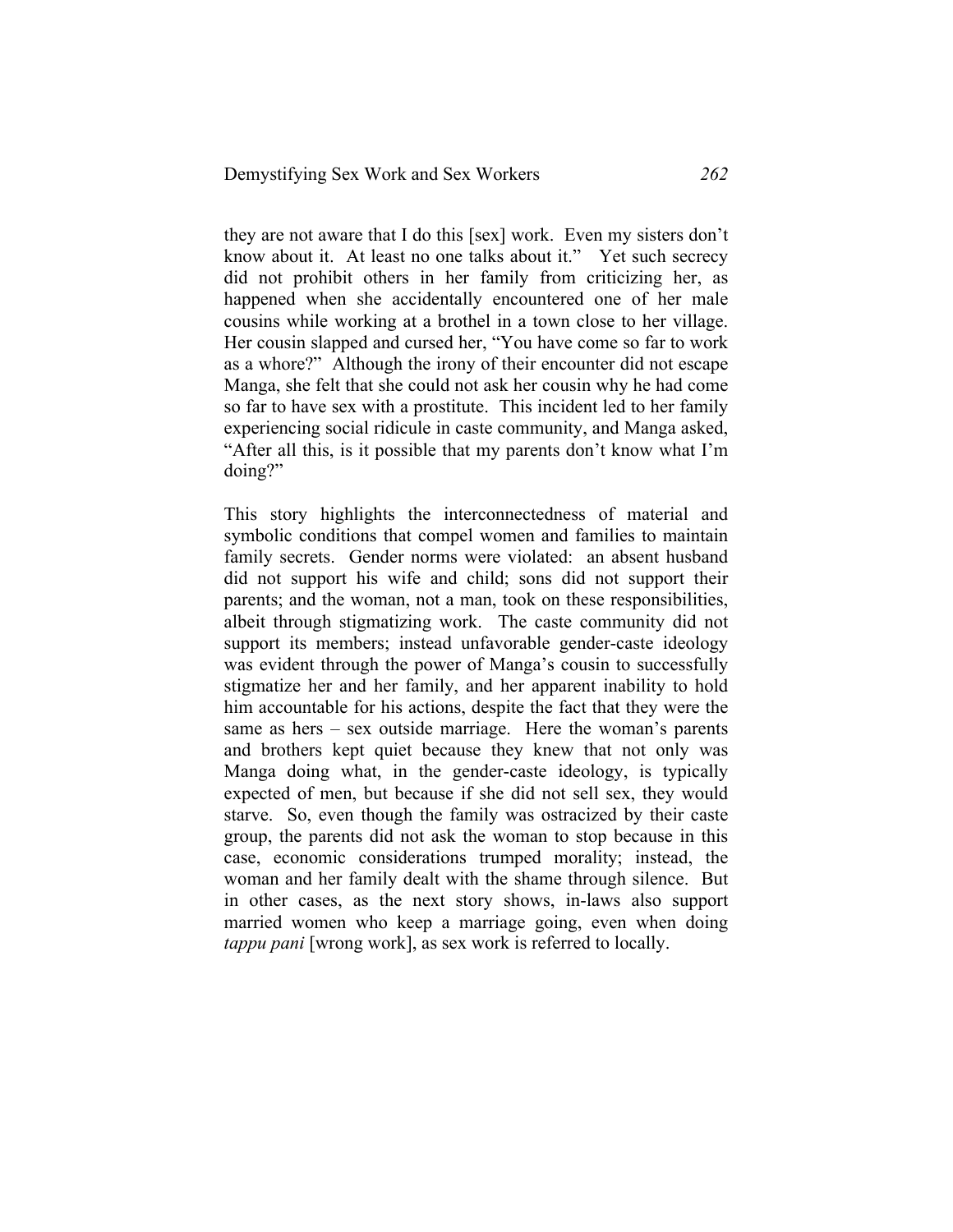Twenty-four year old Nagamani, who is married and had two small children, began selling since sex three years prior to our interview when, in her words, "running the house became impossible." Landless and *scheduled caste*, she and her husband work as seasonal agricultural laborers. Her husband spends most of his earnings on alcohol and gambling, prompting her to ask, rhetorically, "What am I supposed to do? Where will I get the money from? To buy food, I took a loan and have to repay the interest every Friday. I can repay it by doing agricultural work. But to meet household expenses, I have to do *tappu pani*." Once her husband caught her entertaining a client in their house and he made a made a huge scene and involved his parents and married brothers. She told the interviewer,

> After that incident my brothers-in-law asked me whether it was true. I out rightly denied it. I lied that [the client] came to meet my husband not me. My in-laws support me *to an extent*. I think they know what I'm doing but they don't ask me. They think, "This good for nothing fellow [her husband] doesn't earn anything. How is she supposed survive?" None of the women in my [husband's] family go out and work. They stay at home. I'm the only one who goes out for *kooli pani* [daily agricultural labor]. They feel sorry for me. They include me in the family affairs. They never taunt me.

After her husband's verbal explosion that followed his discovery that Nagamani was engaging in sex work, she and her marital family dealt with it through silence. In a life structured by kinship and caste relations, Nagamani knows her security and claims to entitlements come through a firm social placement in a family (Risseeuw & R. Parliwala, 1996). Nagamani's denial was a form of silence, a way to keep her sex work secret, deflect personal blame and secure her marital and financial situation. In this and the previous story, both families' silent ignoring of the woman's *tappu pani* is perhaps a mark of their ambivalence. Men and their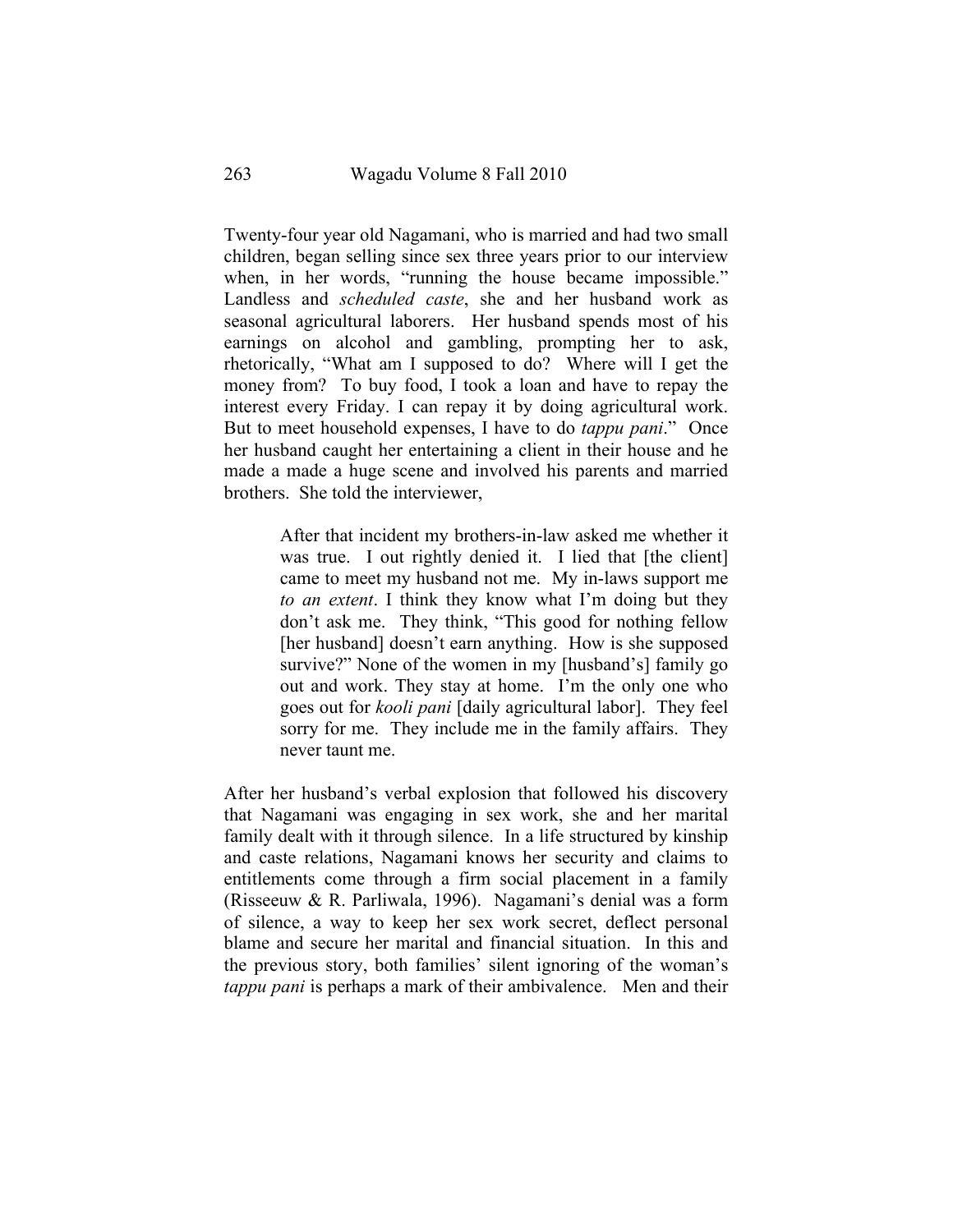families can claim male privilege when men provide for their wives and children. However, when families know that their son cannot or does not support his wife and children and that it is the woman's work that keeps the family going, patriarchal families remain silent about these activities.

Further, given its high social value, making a marriage work was imperative for women and men. Nagamani's in-laws supported her to keep her marriage going, even when doing *tappu pani*. In both cases discussed here, families were silent about the women's work because they were all caught in the constraining web of local social norms. Silence would safeguard their personal and familial social standing in their community. Such ambivalence regarding sex work stems from a kinship system based on caste-gender ideology that relies upon both inherent contradictory structural imperatives and a sense of diffuse solidarity. Although the family's disadvantaged social location pushed the women into prostitution, collective family and personal silence provide Manga and Nagamani with enough room to negotiate their way within structures of family and marriage so that while breaking social norms, they could appear to be maintaining it.

#### **Breaking Silence is Disruptive**

The previous stories showed how families rallied together to keep a secret, perhaps because they recognized that, in the absence of strong financial support from a husband, the women's only other choice, however constrained it was, lay in sex work. Not all families are willing to uphold such secrets. Indira's story shows the consequences when the secret is revealed and how women and families live with this uneasy knowledge. Married at age fourteen to elderly widower, twenty-two year old Indira cares for three stepchildren and one biological child. She and her husband are *scheduled caste* agricultural workers, but their combined income cannot support their family. One day, a woman in her work-gang informed her that the high caste landlord in whose field they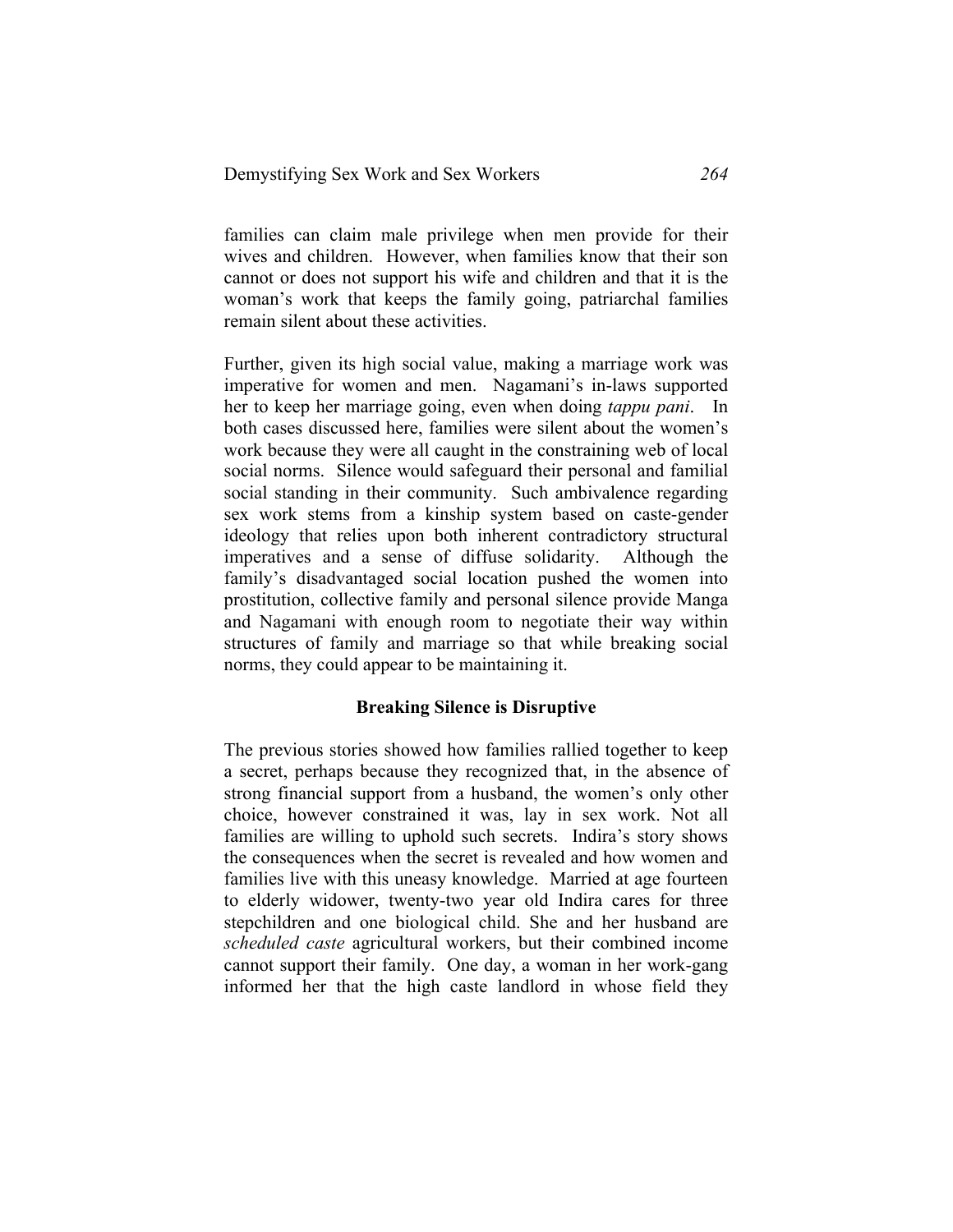worked sent word that he was interested in having sex with her. Indira immediately agreed, fearing that she and her husband would lose their jobs if she refused. In exchange for having sex with her, the landlord opened an account for Indira at the local grocery store that enabled her to buy enough to feed her family for an entire month. She concealed the true source of this income by informing her husband that the groceries were a gift from her parents.

Unfortunately, this arrangement did not last long, as one of Indira's coworkers threatened to expose her relationship with the landlord to the rest of the village unless Indira paid her a bribe, which she did. When the woman repeated the threat, and asked for half the grocery items as well, Indira refused, causing the woman to inform the village, including her husband and the landlord. The results were devastating: the landlord promptly ended his arrangement with Indira and refused to hire her or her husband as laborers, thus ending their sole source of income. Unable to bear the humiliation, Indira consumed an overdose of sleeping pills, but survived because she was discovered and taken to the hospital. Constant quarrels, sometimes ending with Indira being beaten by husband and in-laws, led her to attempt suicide a second time. The family's financial condition did not change and, as a consequence, Indira started a relationship with a merchant in their area. Her family suspects this and Indira lives with the daily quarrels and beatings, and her family lives with the tension of keeping this knowledge.

This narrative poignantly underscores the implausibility of selling sex secretly, and the consequences to women and their families, of loss of social standing and income and family disruptions, when the secret is revealed. The hierarchical caste-class-gender relationship which the high caste landlord controlled, but which also kept Indira's family economically afloat, unraveled completely when information about his relationship with the lower caste woman became public. In the process, Indira's kinship arrangements and family practices marginalized her because she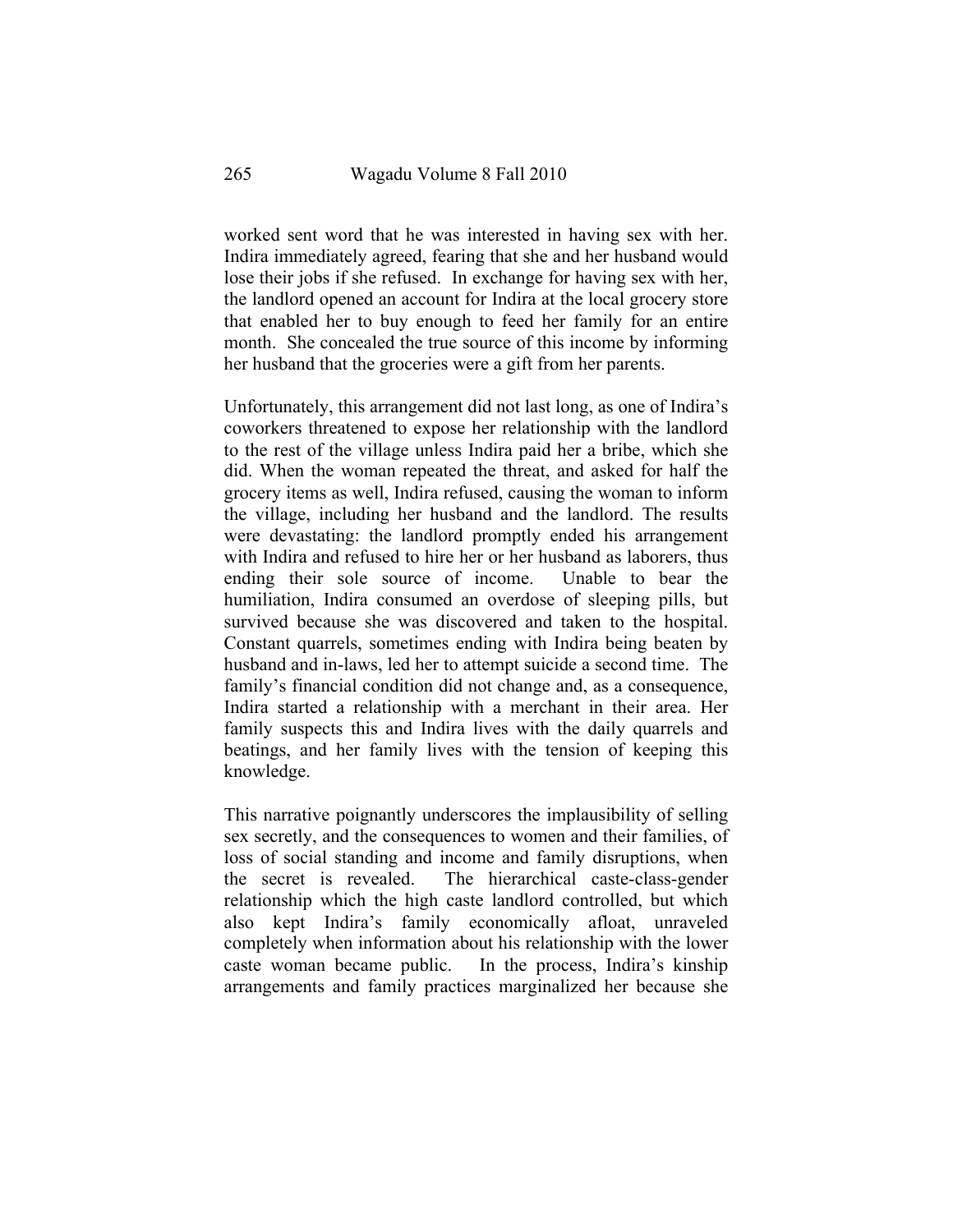violated social expectations. She tried to re-negotiate her inclusion, entitlements, and obligations within family, sometimes through extreme measures (Harlan & Courtright, 1995).

Indira's two attempted suicides were both forms of denial, a silence of sorts, and her efforts to prove her innocence from the charge of engagement in paid sex did not receive any sympathy from her family. With the revelation, her support systems – of livelihood, mediator for sex work, and client for sex work – collapsed. Family anger and blame for her actions led to family disruptions, and narrowed Indira's space to negotiate a life where she could support her family in ways that they could have a chance to live beyond a hand-to-mouth existence. The narrative shows the perception held by men in power – the landlord in this case – that a socially disadvantaged woman is available to any man for sex; this sense of impunity is not directed merely towards the sexuality of *scheduled caste*, laboring women, but also towards the economic standing of their men and families who are lower on the class and caste hierarchy.

Women do not simply resort to silence fatalistically when their sex work status is revealed. Instead, they use silence strategically, sometimes to contest the power structures and other times to subvert it. Constrained, but not determined by stigma when knowledge of their sexual labor becomes public, they negotiate spaces for themselves within constraining structures. For instance, twenty-four year old Jaya is mother of two and lives with a husband who is taunted in the village as "someone who cannot please his wife sexually" because she conceived several years after marriage. Both husband and wife belong to the *backward caste*, and work as daily wage laborers. Jaya explains the economic difficulties that led her to engage in sex work as follows:

> We got loan of rupees 15,000 [U.S. \$320] to buy buffalos for which we have to pay installment rupees 330 [U.S. \$7] per week. Ten village women form a group<sup>6</sup>, and if one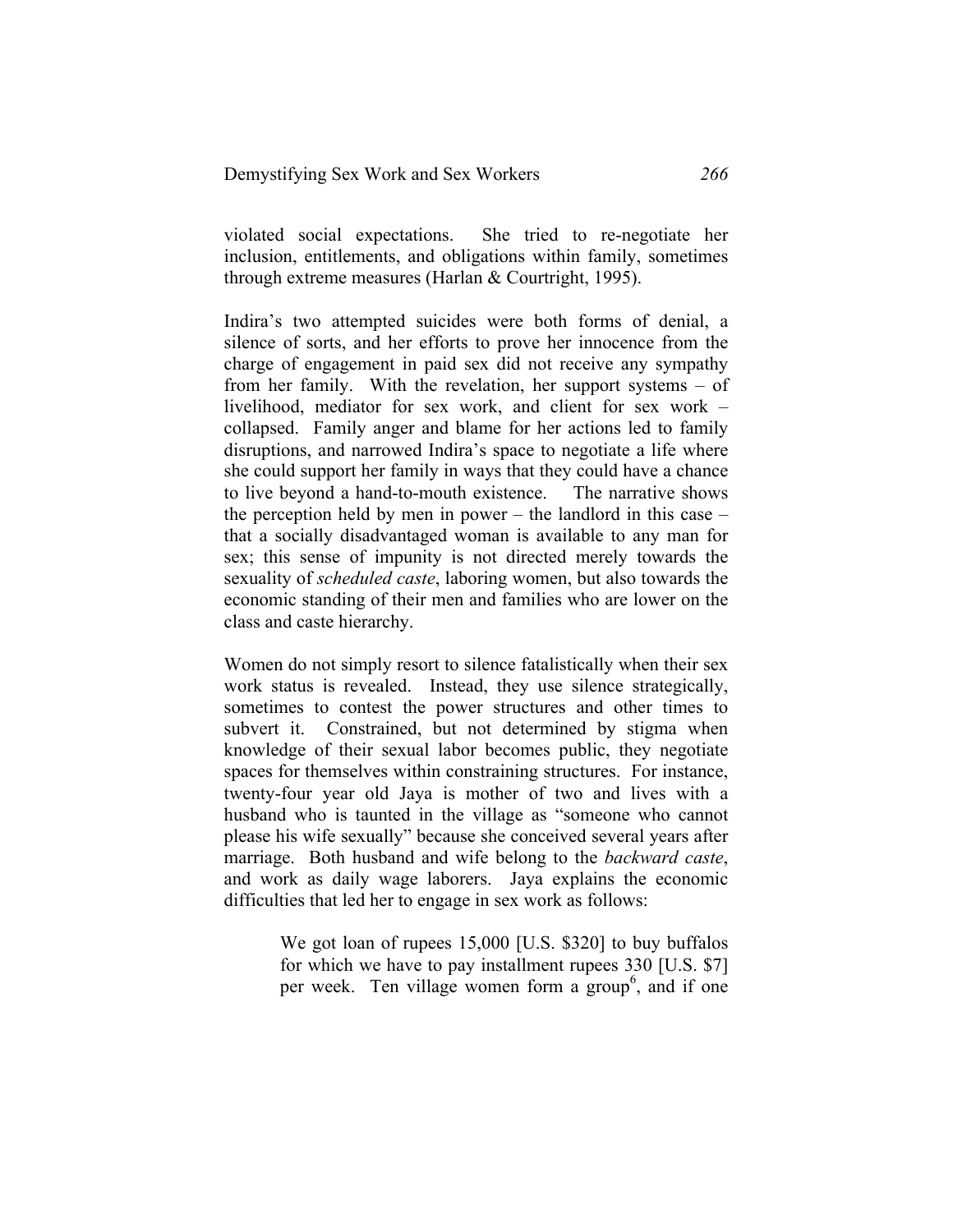does not pay, the other nine have to. If we don't pay [the financer] comes and asks the other nine members to pay. These members scold us; they come home and quarrel. I need work regularly to pay the loans.

To make ends meet, Jaya found work in the informal construction sector. She says, "I go with three people for *topy* [casual construction laborer] work near my village. In this work, if we do not agree for sex with the *mestri* [supervisor] we are not given work. I think if I go to any other place for work I cannot escape from this; the situation is the same everywhere." She agreed to have sex with the supervisor, and his friends when required, for which she received occasional payment as well as assurance that she will have *topy* work every day of the season. Jaya explained:

> Sometimes I felt that this [sex] work is wrong, but if I don't do this, who will give food to my children? So I am doing [it]. I go secretly for fear of what neighbors will think. Neighbors behave well with me; they don't talk any wrong words.

Through her membership in the microcredit group, Jaya was allotted a plot of land to build a house for which the signature of the village headman was needed on an official document. Her husband would not make the rounds to get the signature, so she had to do so. The headman made her come several times to meet him, and made it clear he wanted sex with her in return for his signature. She says, "I got to know that he is knowingly coming to me to have sex. If he gives the order, the land may be forbidden to me; he has that much power." But Jaya did not agree to his request out of fear that the word about her sex work would spread around even more, and she decided to forgo the land.

Jaya's story, like the previous one, highlights the impunity with which men inflict gender and caste violence on socially disadvantaged women. Men in positions of power, whether of the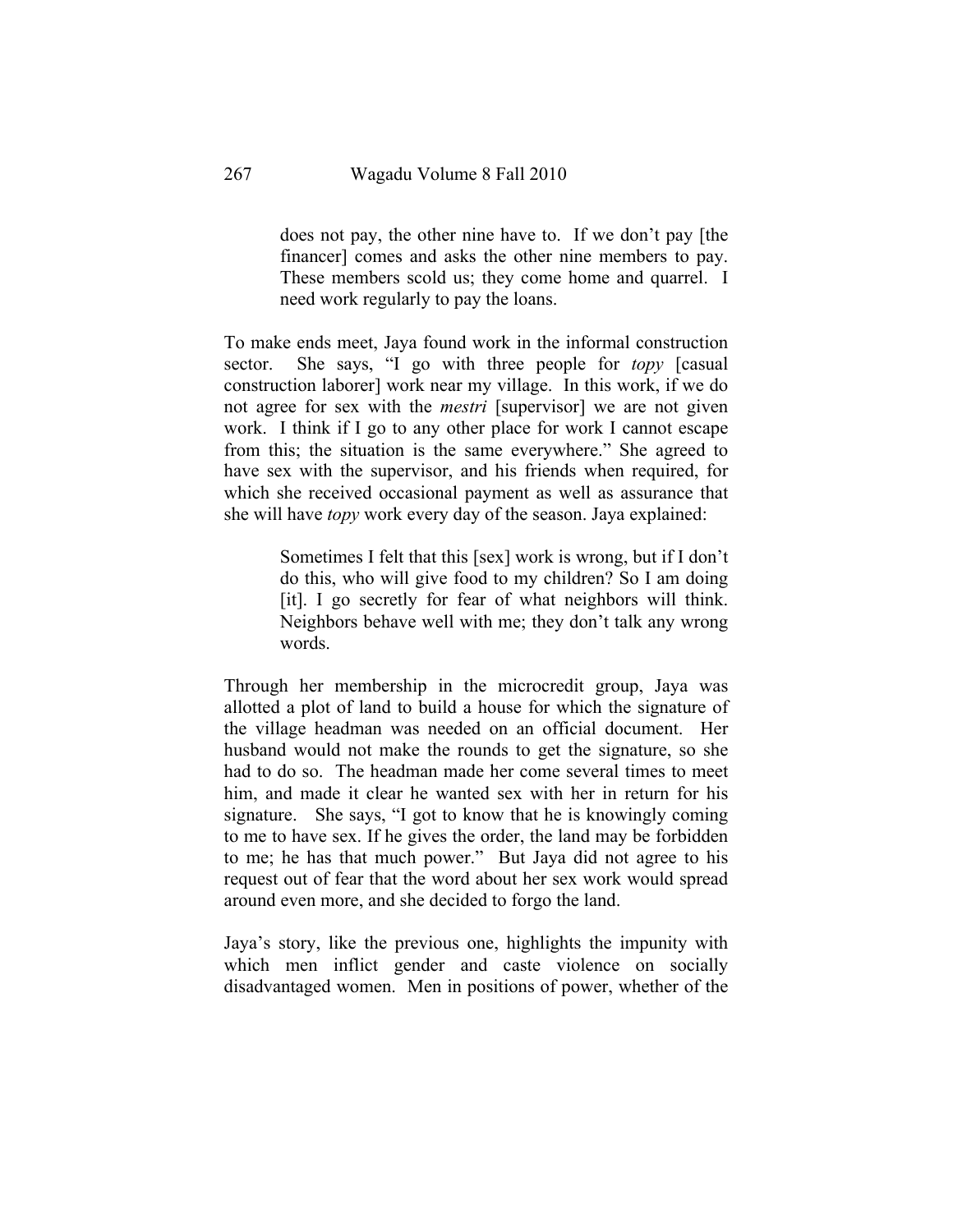same caste or a higher caste than a woman, expect a *scheduled* or *backward caste* woman to trade sex for employment requirements such as signatures on documents. Jaya mentioned neither the supervisor's nor the village headman's caste status in her narrative, but regardless, both men had power over her, a poor, *scheduled caste*, woman who needed work and a signature. The story illustrates the woman's active and strategic use of silence. In the case where she needed work and a regular income, through which she could access other productive assets like a buffalo, the woman decided to silently bear with the landlord's demands for sex. In contrast, when she perceived that giving her sexual services to the village headman would probably not result in her getting a piece of land, she again used her sexuality actively – by withholding it from him, she signaled that she was a "good" woman whose sexuality was inviolable.

#### **Final Remarks**

These stories about families collectively maintaining secrets in order to negotiate stigma and survive, reveal the complex structures of women's social location and how these impinge upon their daily lives. In these examples, women are not only wives, mothers, members of village groups or secret sex workers; they are also landless, laborers, and debtors who live with the everyday exercise of patriarchal, class and caste privilege. The possibilities for women's resistance in situations where they are less powerful or privileged vis-à-vis men, families, employers, government officials, are minimal, and thus the silence of women who sell sex "secretly", and that of their families, can be viewed through various lenses.

Silence allows women to remain incorporated into their marital family and to be entitled to its resources. Using to their advantage the imperative of family, wherein marital ties are considered a long-term kinship investment, silence or denying involvement in sex work allows women to remain situated in the familial register: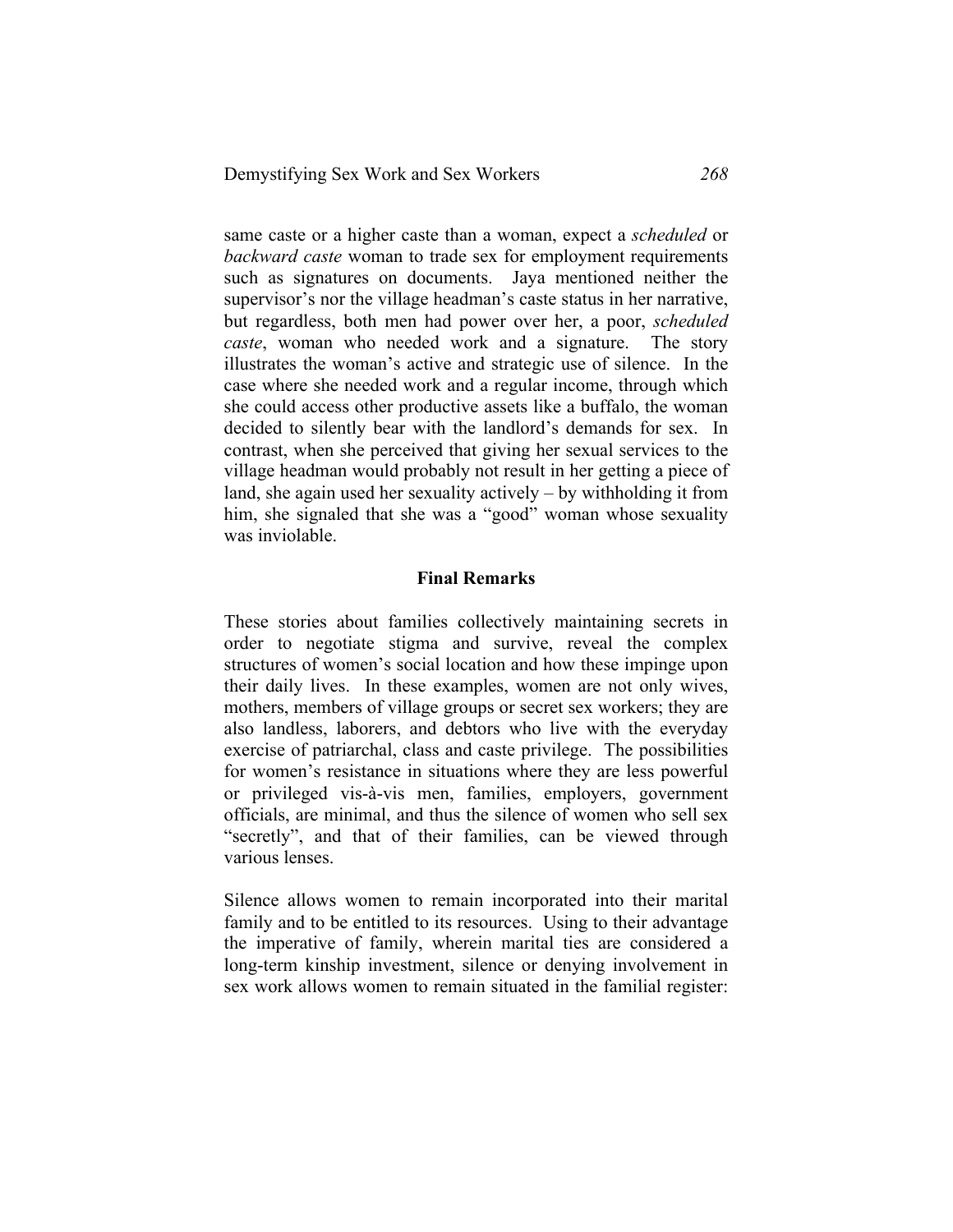they are accounted for as women, embedded in networks of relationships that carry ideological and moral value, and by virtue of this, respect and status. Entitlements fall out of social placement in that women who are socially situated as a member of a kinship network have the moral and social entitlement to a share of that family's resources. Women's attempts at secrecy also bring out the social dimensions of their identity. The threat of revealing their sex work activity damages the non-familial relationships that women have built over a period of time with other social groups and institutions.

Women's silence can be viewed as extraordinary courage and resilience in their attempts to ensure the economic security of their children and families. By appearing to adhere to gendered norms, yet carrying on with socially unacceptable actions, women negotiate spaces at the margins of patriarchal families and cultures and silently and covertly continue to secure economic stability for their families and to exert control over their lives. The nature of muted family negotiations, family survival strategies and the materiality of kinship and its consequences are clearly seen through family reactions to women who violate gendered expectations. For families who keep silent, their silence can be viewed as an attempt to avoid conflicts, keep up appearances of family, uphold family standing in their community, and secure a family life for the children.

Quiet acceptance of a family member's sex work defuses the potential threat that disclosure would wreck to the culture of family. Families work to silence, co-opt, or undermine those who are differ from normative expectations in part because family ideology presents marriage as a lifelong relationship that must be maintained. The power of the familial ideology and the stigma of violating it kept women and families silent about their sex work. Yet, like kinship and marital ideologies, sex work arrangements and practices are mutable. Flexible sex work arrangements and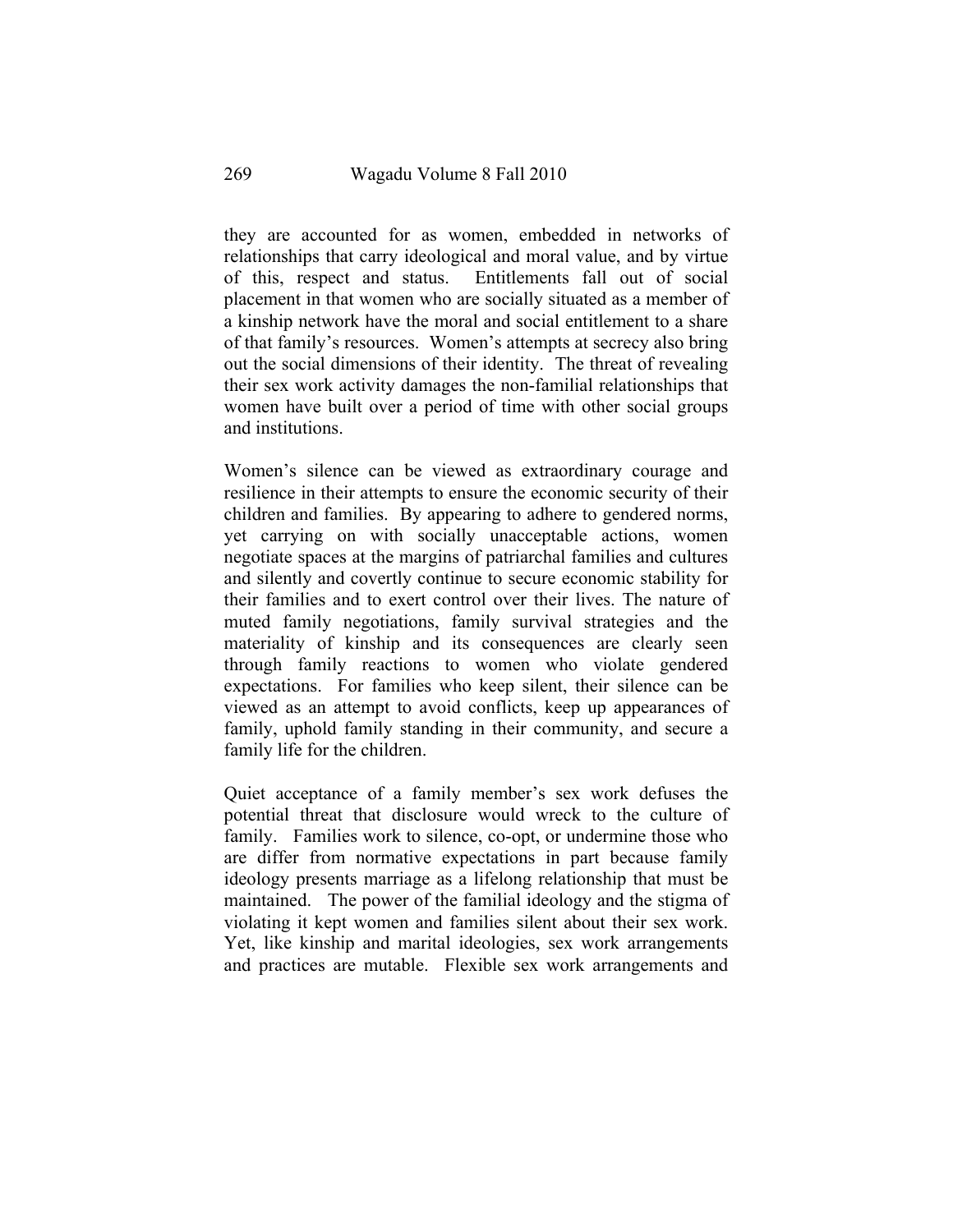practices give women the space to negotiate their way through family expectations and economic realities.

## REFERENCES

- Dev, S.M. (2007). Inclusive growth in India: Essays on agriculture, poverty, and human development. New Delhi: Oxford University Press.
- Galab, S. & N. Chandrasekhar Rao. (2003). Women and self-help groups: Poverty alleviation and empowerment. In C.H. Hanumantha Rao and S. Mahendra Dev (Eds), *Andhra Pradesh Development: Economic Reforms and Challenges Ahead* (pp. 462-487).

Hyderabad: Centre for Economic and Social Studies. Government of Andhra Pradesh and Centre for Economic and Social Studies.

 (2008). *Human development report 2007 Andhra Pradesh*. Hyderabad: Government of Andhra Pradesh.

Harlan, L. & P. B. Courtright. (1995). Introduction: On Hindu marriage and its margins. In L. Harlan and P. B. Courtright (Eds.), *From the margins of Hindu marriage: Essays on gender , religion and culture* (pp. 3-18). Oxford, Oxford University Press.

International Institute for Population Sciences & Macro International (IIPS). (2008). National family health survey India, 2005-2006: Andhra Pradesh. Mumbai: IIPS.

- Population Council. (2008). Patterns of mobility and HIV risk among female sex workers: Andhra Pradesh. New Delhi: Population Council.
- Reddy, D.N., & Mishra, S. (2008). Crisis in agriculture and rural distress in post-reform India. In R. Radhakrishna (Ed.), *India Development Report* (pp. 40-53). New Delhi: Oxford University Press.
- Risseeuw, C. and R. Parliwala. (1996). Introduction: Shifting Circles of Support. In C. Risseeuw and R. Parliwala (Eds.), *Shifting Circles of Support: Contextualizing Gender and kinship in South Asia and Sub-Saharan Africa* (pp. 15-47)*.* Lanham, MD.: AltaMira Press**.**.
- Samaddar, R. (2009). Primitive accumulation and some aspects of work and life in India. *Economic and Political Weekly, 44*(18): 33-42.

Sen, Sankar & P. M. Nair. (2004). A report on trafficking in women and children in India 2001-2003, Vol. 1. Delhi: Institute of Social Sciences, The National Human Rights Commission & UNIFEM.

Srinivasulu, K. (2002). Caste, class and social articulation in Andhra Pradesh: Mapping differential regional

trajectories. London: Overseas Development Institute.

Uberoi, P. (1994). *Family, kinship and marriage in India.* Delhi: Oxford University Press.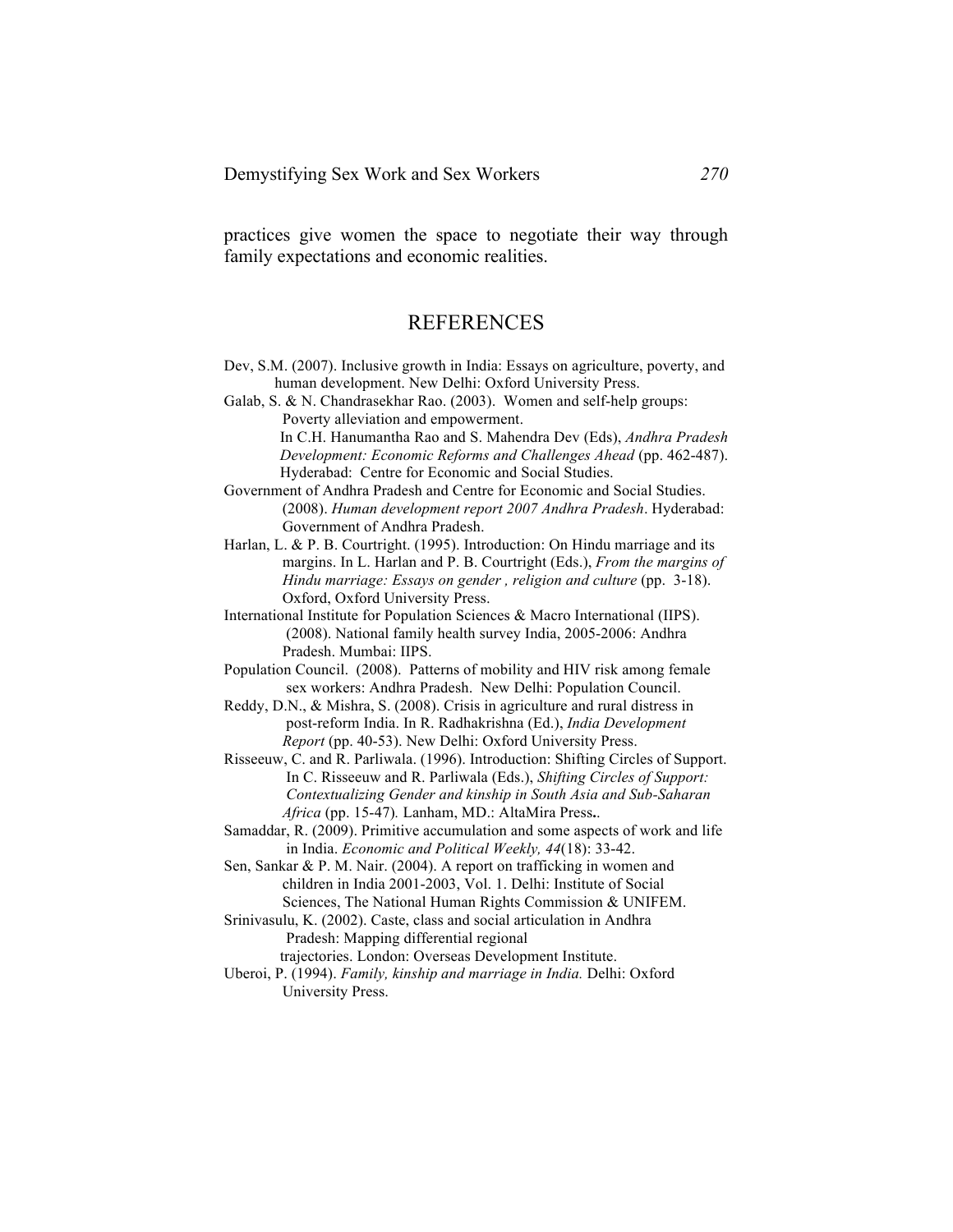<sup>&</sup>lt;sup>1</sup> Annie George has been associated with research on HIV prevention and sex work for the past five years and can be reached at annex  $\alpha$  gmail.com. This paper is based on data from a study, the support for which was provided by the Bill & Melinda Gates Foundation through Avahan, its India AIDS Initiative. The views expressed herein are those of the authors and do not necessarily reflect the official policy or position of the Bill & Melinda Gates Foundation and Avahan. This paper was written when the author was associated with the Asia Regional Office of the International Center for Research on Women.

<sup>&</sup>lt;sup>2</sup> Caste here denotes the generic meaning of the stratified social system and in a restricted sense the ritual-based hierarchical structure of social relations located within this social system. Throughout this text, emic terminology is indicated in *italics*. In India, especially in the South, the terms *backward caste*, *forward caste* and *scheduled caste* are commonly used terms. The term *scheduled caste* refers to people from a range of castes, who were deemed by members of higher castes to be ritually impure and hence, untouchable. *Scheduled caste* members were socially segregated and banned from participation in social life because, historically, they were associated with occupations regarded as ritually impure, such as leatherwork, butchering, removal of rubbish, animal carcasses, and waste, and cleaning latrines and sewers. Today such discrimination exists mainly in the rural areas. The *scheduled castes* are explicitly recognized by the Constitution of India which lays down principles of affirmative action for them. Other *backward Castes* are constitutionally defined by two Commissions: Kaka Kalelkar Commission of appointed in January 29, 1953 and B. P Mandal Commission appointed on January 1, 1979. They created list of *backward castes* on the basis of educational disadvantage, social disadvantage such as access to water, economic disadvantage such as the absence of formal sector jobs across generation. These groups are entitled to reservation up to 27% of the government jobs. Mostly they come from landholding small and middle peasant communities with certain degree of access to schools in vernacular mediums. Forward castes are deemed by the government as those groups who are unsuitable for affirmative action (reservation in India) because of their educational and economic advantage over the rest of the population. In Andhra Pradesh these groups include Brahmin, Kapus, Reddys and Komatis. They are overwhelmingly represented in formal sector jobs ranging from bottom to top and also constitute the majority of large landholding rich peasant classes and land lords. In Andhra Pradesh, the *forward castes* represent about 30 per cent of the state's population, while the backward castes representing 46 per cent comprise a range of 92 castes; the *scheduled castes* (SC) form 17 per cent and the *scheduled tribes* (ST) 7 per cent of the state's population.